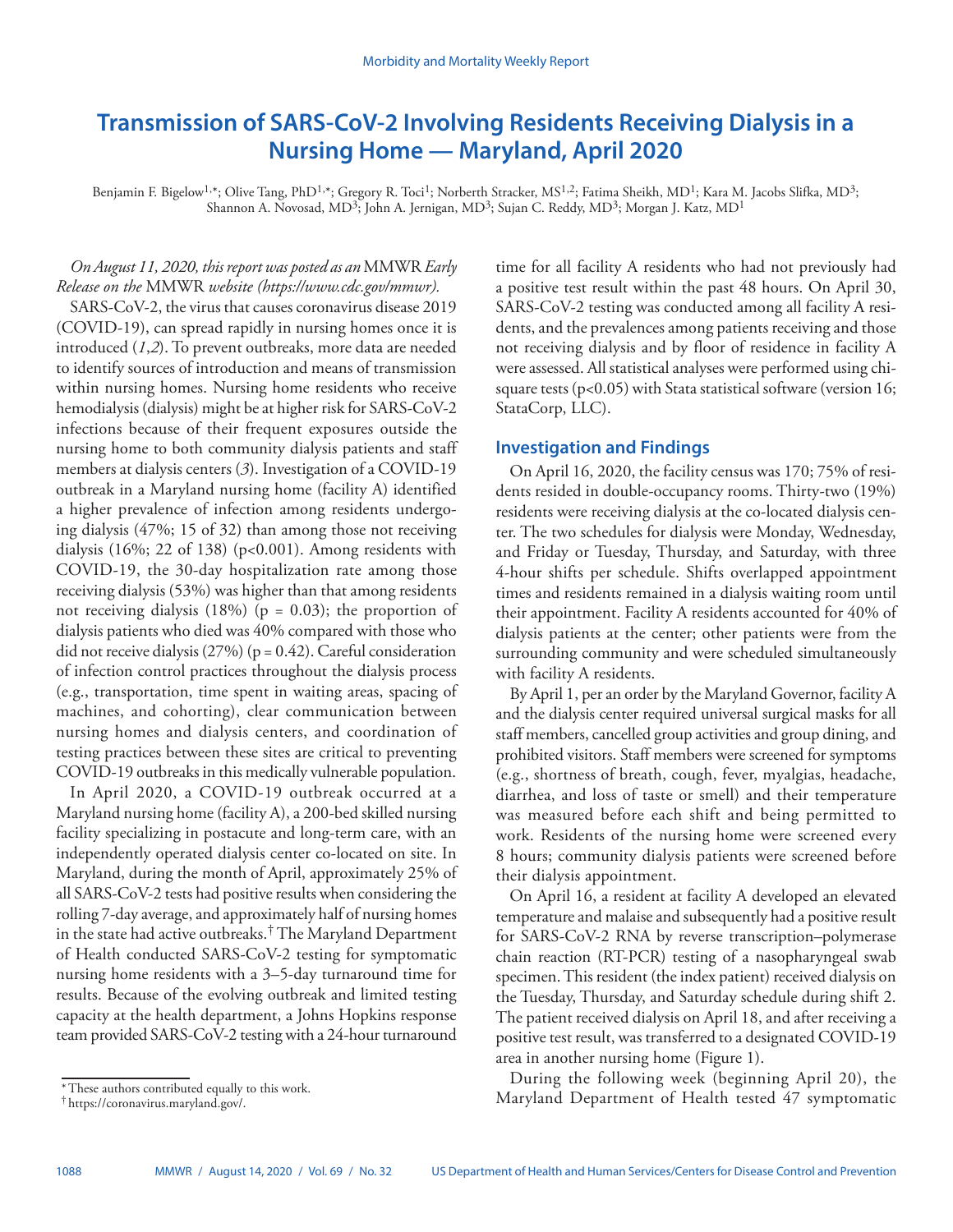residents of the nursing home and 10 symptomatic staff members (symptoms were defined as any of the following: fever >99°F [37.2°C], cough, malaise, headache, or upper respiratory symptoms); 11 residents and three staff members had positive test results for SARS-CoV-2. Two of the infected residents received dialysis on the Monday, Wednesday, and Friday schedule, one each on shifts 2 and 3. All staff members with positive test results were excluded from work.

On April 21, the dialysis center attempted to cohort all residents into four groups: 1) patients with confirmed COVID-19; 2) symptomatic persons with SARS-CoV-2 test results pending; 3) potentially exposed but asymptomatic persons; and 4) asymptomatic, nonexposed persons. Per cohorting strategy, when possible, these groups received dialysis during different shifts; however, because of scheduling constraints, groups 1 and 2 could receive dialysis on the same shift, as could groups 3 and 4. Universal masking was strongly recommended for patients in the dialysis center; however, the center reported patients often had difficulty wearing masks for the entire session. Dialysis center staff members caring for patients with COVID-19 were required to wear gowns, masks, gloves, and eye protection. Efforts were made to separate dialysis machines by 6 feet (2 meters), but because of space limitations, this was not always possible.

On April 30, among the facility's 164 residents, 152 (93%) had nasopharyngeal specimens tested for SARS-CoV-2 with RT-PCR; three residents refused testing, and nine had previously received positive SARS-CoV-2 test results. Symptom status at the time of universal testing was recorded based on discussion with facility staff members. Among the 152 residents who received testing, 25 (16%) additional SARS-CoV-2 infections were identified, including in 12 (41%) of the 29 remaining residents who were receiving dialysis and in 13 (11%) of the 123 remaining residents who were not receiving dialysis. Among the 25 newly identified cases, 18 (72%) persons were asymptomatic at the time of testing, including seven of 12 and 11 of 13 residents who did and did not receive dialysis, respectively. Two dialysis technicians subsequently became symptomatic, received positive test results (May 1 and May 4) and self-isolated at home. Overall, 40 COVID-19 cases were identified in facility A in 37 residents and three staff members.

As of April 30, 15 of 32 (47%) residents receiving dialysis had positive test results, compared with 22 of 138 (16%) who did not receive dialysis (p<0.001, chi-squared test) (Table). The prevalence of SARS-CoV-2 infection among residents on the second floor of facility A (33 of 81; 41%) was significantly higher than that among residents on the first floor (four of 89; 4.5%) ( $p = <0.001$ ) (Figure 2).

Among residents with SARS-CoV-2 infection, those receiving dialysis were more often hospitalized within 30 days of receiving a positive test result (eight of 15) compared with those not receiving dialysis (four of 22; 18%) ( $p = 0.03$ ). Among residents with SARS-CoV-2 infection, six of 15 residents receiving dialysis and six of 22 (27%) residents not receiving dialysis died within 30 days of diagnosis ( $p = 0.42$ ). Information on cause of death or comorbidities was not available for residents who died.

## **Public Health Interventions**

Facility A closed to new admissions after the first case was identified on April 16 and did not accept new admissions until May 8. Testing for symptomatic residents and staff members was conducted during April 16 –29. Follow-up facility-wide testing for all residents who had not previously had test results positive for SARS-CoV-2, regardless of symptoms, was conducted on April 30; however, because of testing limitations, asymptomatic staff members and community dialysis patients were not tested. To mitigate transmission among residents, following guidance from the local health department, the facility cohorted residents by test results. All residents, regardless of COVID-19 status, were isolated in their rooms while the facility remained in active outbreak status. Staff members were required to wear personal protective equipment for care of all residents with positive test results and those under observation. Residents with SARS-CoV-2 infection receiving dialysis were scheduled separately from residents who had negative test results.

### **Discussion**

During a COVID-19 outbreak investigation at a skilled nursing facility in Maryland, testing identified infections in both residents who were and were not receiving dialysis, but disease prevalence was significantly higher among residents receiving dialysis and among residents on the second floor compared with those not receiving dialysis and those on the first floor.

Residents leaving their rooms for dialysis could be a potential source of SARS-CoV-2 introduction into the nursing home and might pose an underrecognized source of transmission, both in the dialysis center and in the nursing home. Better monitoring and understanding of the risks associated with residents who regularly leave the facility for outpatient health care is needed. Implementing procedures that ensure use of masks, social distancing, and improved ventilation during transportation and in waiting areas is important for preventing SARS-CoV-2 transmission.

Nursing home residents who undergo dialysis are a particularly vulnerable population (*3*,*4*). Compared with other residents, they often have more underlying medical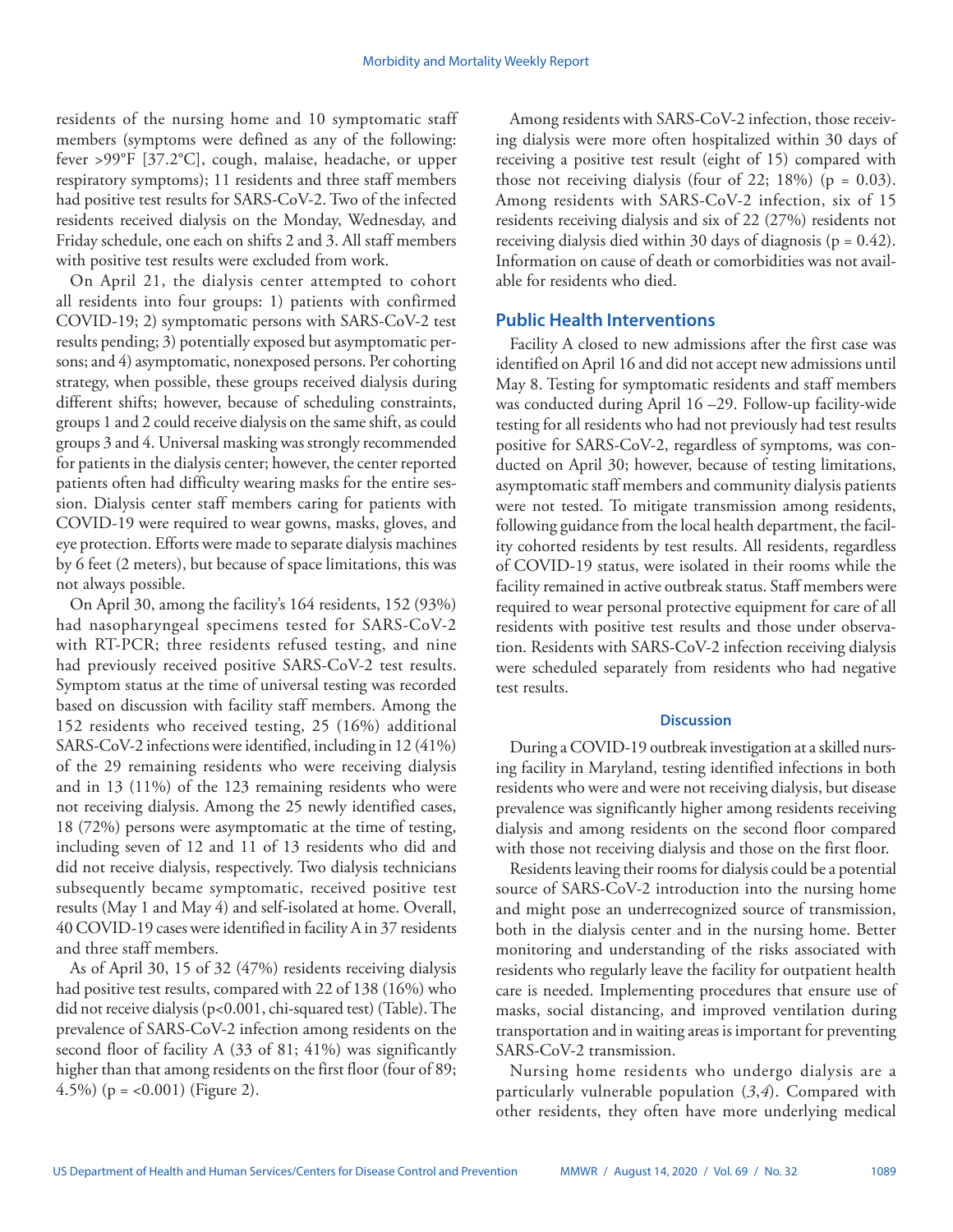

**FIGURE 1. SARS-CoV-2 testing results among residents of a nursing home receiving or not receiving dialysis — Maryland, April 2020**

conditions, many of which have been associated with more severe SARS-CoV-2 infections, including diabetes mellitus, hypertension, and heart disease (*5*,*6*). This population might also be more frequently exposed to persons outside the nursing home, including community dialysis patients and dialysis center staff members.

Identifying the definitive source for this outbreak or tracing the chain of subsequent transmission was not possible. For example, many residents receiving dialysis were housed on the second floor of the nursing home, and transmission might have occurred within the nursing home, at the dialysis center, or during transportation between the two locations (e.g., in the closed confines of an elevator). Given that shifts overlapped appointment times at the dialysis center, before their dialysis appointments residents might spend time in a waiting area where additional exposures might occur. Further, whereas the first identified cases occurred among residents who were **TABLE. Number of residents who had positive test results for SARS-CoV-2 RNA among facility A residents (N = 170), overall and by residence floor and dialysis schedule — Maryland, April 16–30, 2020**

| Characteristic                                         | No. of residents | No. (%) of cases |
|--------------------------------------------------------|------------------|------------------|
| Dialysis status, all residents                         |                  |                  |
| Not receiving dialysis                                 | 138              | 22(16)           |
| Receiving dialysis                                     | 32               | 15 (47)          |
| Facility residence (residents receiving dialysis only) |                  |                  |
| First floor                                            |                  | 2(29)            |
| Second floor                                           | 25               | 13 (52)          |
| Dialysis schedule                                      |                  |                  |
| Monday/Wednesday/Friday                                | 19               | 9(47)            |
| Shift 1                                                | 4                | 0(0)             |
| Shift 2                                                | 3                | 1(33)            |
| Shift 3                                                | 12               | 8(67)            |
| Tuesday/Thursday/Saturday                              | 13               | 6(46)            |
| Shift 1                                                | 6                | 3(50)            |
| Shift 2                                                | 6                | 2(33)            |
| Shift 3                                                | 1                | 1 (100)          |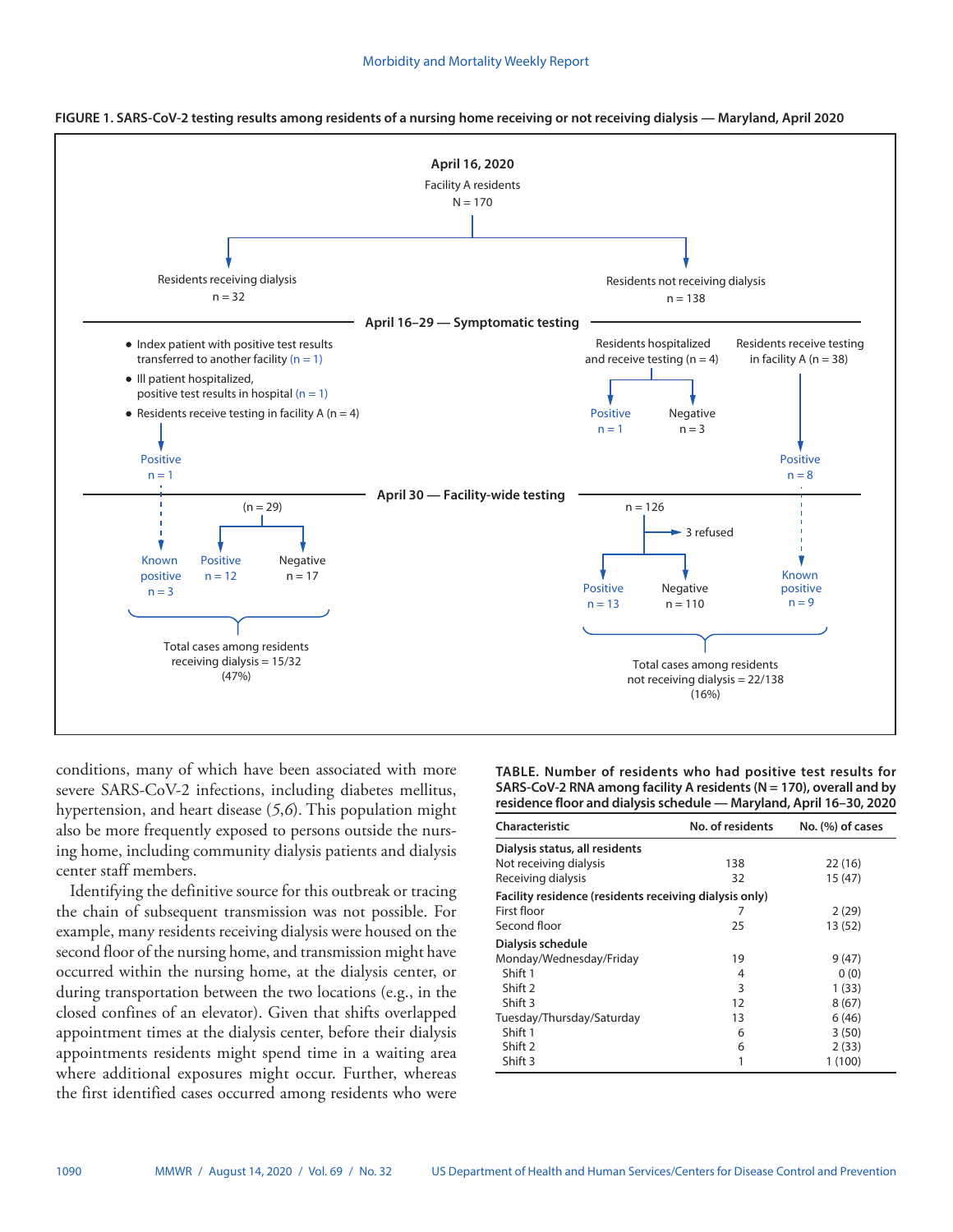

**FIGURE 2. Distribution of COVID-19 cases among facility A residents receiving or not receiving dialysis, by floor\* — Maryland, April 2020**

**Abbreviations:** COVID-19 = coronavirus disease 2019; D = room of resident receiving dialysis.

\* All dialysis treatments were completed in the dialysis center, which was co-located on site. Symptom-based testing referred to targeted testing of residents who were experiencing at least one of the following symptoms: fever >99°F (37.2°C), cough, malaise, headache, or upper respiratory symptoms. Facility-wide testing refers to the testing of all facility A residents who had not previously had test results positive for SARS-CoV-2, regardless of symptoms.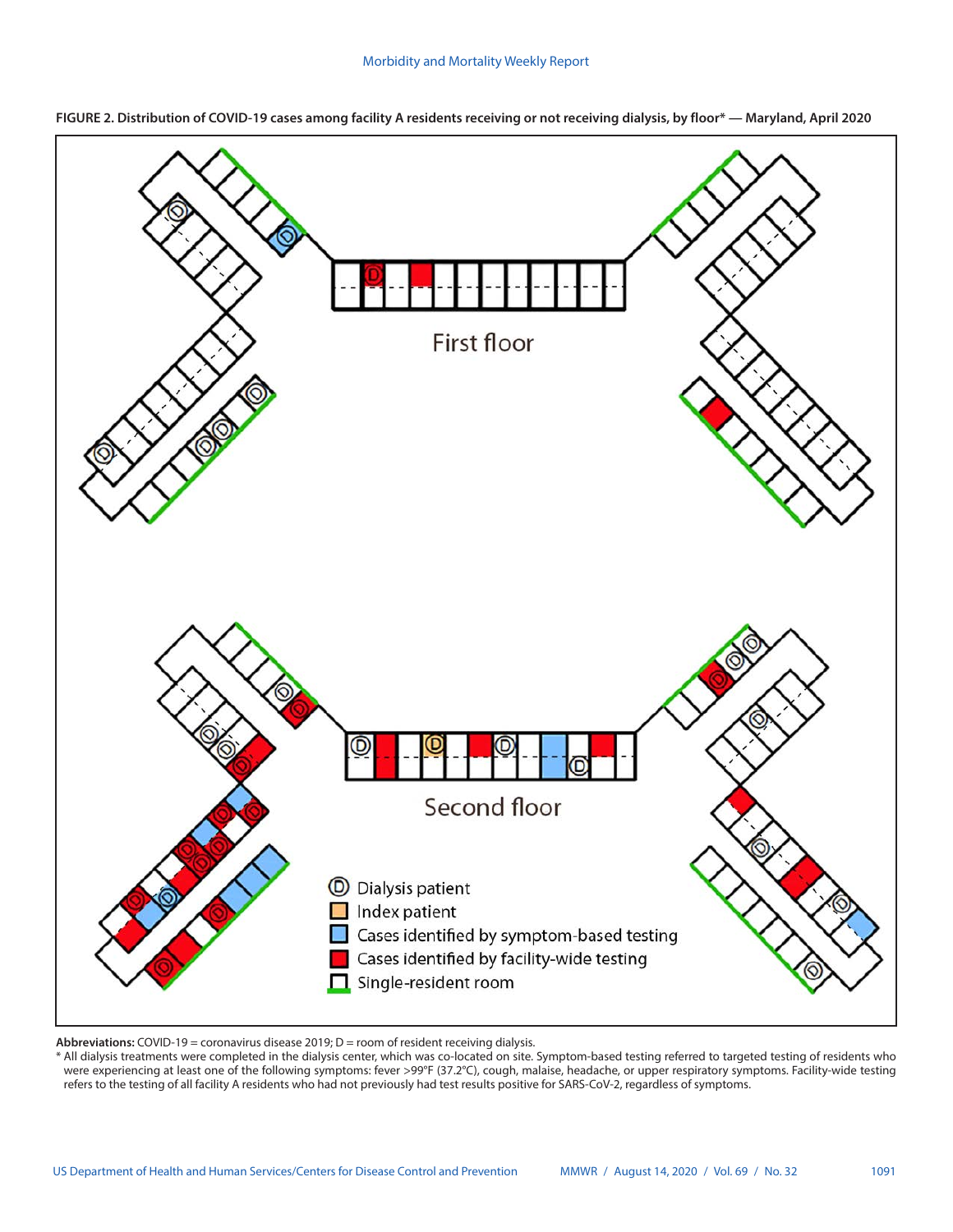receiving dialysis, given the COVID-19 incubation period of up to 14 days and delayed testing among other residents and staff members, the definitive source of introduction remains unclear. The prevalence of asymptomatic infections poses additional challenges to identifying the source of introduction and tracing transmission through the facility (*7*,*8*).

The findings in this report are subject to at least three limitations. First, no observations of infection control and prevention practices were conducted in the dialysis center, limiting the ability to identify breaches that might have contributed to transmission. Second, the impact of residents leaving the facility for other medical appointments was not assessed. Finally, because of limited testing capacity, testing for all asymptomatic staff members in the nursing home was not performed, and records of activities for infected staff members were not available.

Effective and continual communication between dialysis centers and nursing homes is important to preventing SARS-CoV-2 transmission. If nursing homes rapidly notify dialysis centers of residents who have positive test results and those with suspected infection, dialysis centers can cohort residents (e.g., inform recommended use of personal protective equipment and provide dialysis for residents with positive test results during last shift of day with terminal cleaning) and limit exposure to others in the dialysis center (*9*). Likewise, if dialysis centers notify the nursing home in a timely manner of any community dialysis patients or dialysis staff members who had positive test results, nursing homes can perform facility-wide testing to detect asymptomatic cases and take recommended precautions (e.g., placing all exposed patients in quarantine) (*9*). Dialysis centers and nursing homes might benefit from closely reviewing the entire dialysis process, from residents leaving the facility to discharging them after dialysis, to identify practices that could contribute to SARS-CoV-2 transmission. Nursing homes might consider placing residents who undergo dialysis in single rooms close to the dialysis center with increased monitoring given their higher risk for infection. Dialysis centers and nursing homes are closely connected with a shared patient population; therefore, early identification of cases coupled with aggressive infection prevention and control actions are needed to protect medically vulnerable populations in both locations.

#### **Acknowledgments**

Johns Hopkins ambulatory response team, facility staff members, and residents.

Corresponding author: Benjamin F. Bigelow, [benbigelow@jhmi.edu.](mailto:benbigelow@jhmi.edu)

#### **Summary**

#### What is already known about this topic?

Residents of long-term care facilities have high COVID-19– associated morbidity and mortality. More information is needed about SARS-CoV-2 introduction and transmission in nursing homes.

#### What is added by this report?

Investigation of a COVID-19 outbreak in a Maryland nursing home identified a significantly higher prevalence among residents receiving dialysis (47%) than among those not receiving dialysis (16%); 72% were asymptomatic at the time of testing.

#### What are the implications for public health practice?

Nursing home residents undergoing dialysis might be at a higher risk for SARS-CoV-2 infection because of exposures to staff members and community dialysis patients. Attention to infection control practices and surveillance in nursing homes and dialysis centers is critical to preventing nursing home COVID-19 outbreaks.

<sup>1</sup>Department of Medicine, Johns Hopkins University School of Medicine, Baltimore, Maryland; 2Division of Population Health and Disease Prevention, Baltimore City Health Department, Baltimore, Maryland; <sup>3</sup>CDC COVID-19 Response Team.

All authors have completed and submitted the International Committee of Medical Journal Editors form for disclosure of potential conflicts of interest. No potential conflicts of interest were disclosed.

#### **References**

- 1. Arons MM, Hatfield KM, Reddy SC, et al.; Public Health–Seattle and King County; CDC COVID-19 Investigation Team. Presymptomatic SARS-CoV-2 infections and transmission in a skilled nursing facility. N Engl J Med 2020;382:2081–90.<https://doi.org/10.1056/NEJMoa2008457>
- 2. Sanchez GV, Biedron C, Fink LR, et al. Initial and repeated point prevalence surveys to inform SARS-CoV-2 infection prevention in 26 skilled nursing facilities—Detroit, Michigan, March–May 2020. MMWR Morb Mortal Wkly Rep 2020;69:882–6. [https://doi.org/10.15585/](https://doi.org/10.15585/mmwr.mm6927e1) [mmwr.mm6927e1](https://doi.org/10.15585/mmwr.mm6927e1)
- 3. Corbett RW, Blakey S, Nitsch D, et al.; West London Renal and Transplant Centre. Epidemiology of COVID-19 in an urban dialysis center. J Am Soc Nephrol 2020;31:1815–23.<https://doi.org/10.1681/ASN.2020040534>
- 4. Rombolà G, Heidempergher M, Pedrini L, et al. Practical indications for the prevention and management of SARS-CoV-2 in ambulatory dialysis patients: lessons from the first phase of the epidemics in Lombardy. J Nephrol 2020;33:193–6.<https://doi.org/10.1007/s40620-020-00727-y>
- 5. Vanholder R, Massy Z, Argiles A, Spasovski G, Verbeke F, Lameire N; European Uremic Toxin Work Group. Chronic kidney disease as cause of cardiovascular morbidity and mortality. Nephrol Dial Transplant 2005;20:1048–56.<https://doi.org/10.1093/ndt/gfh813>
- 6. CDC. Coronavirus disease 2019 (COVID-19): evidence used to update the list of underlying medical conditions that increase a person's risk of severe illness from COVID-19. Atlanta, GA: US Department of Health and Human Services, CDC; 2020. [https://www.cdc.gov/coronavirus/2019](https://www.cdc.gov/coronavirus/2019-ncov/need-extra-precautions/evidence-table.html) [ncov/need-extra-precautions/evidence-table.html](https://www.cdc.gov/coronavirus/2019-ncov/need-extra-precautions/evidence-table.html)